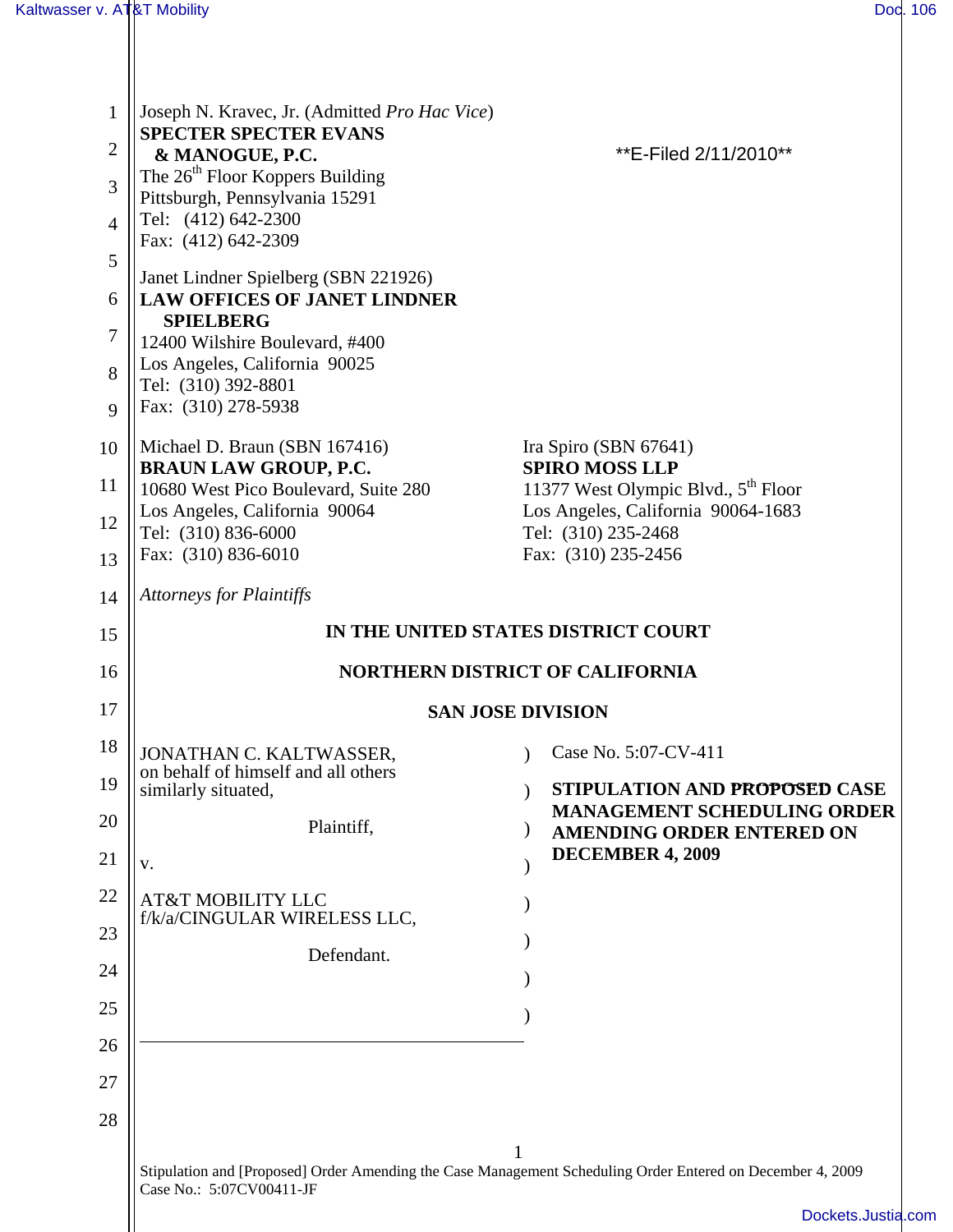The parties, by their undersigned counsel, hereby submit the following stipulation and [proposed] order for entry by this Court pursuant to Local Rule 7-12:

1

 $\mathfrak{D}$ 

3

4

5

6

7

8

9

1. On December 4, 2009, this Court held a Case Management Conference and entered a Case Management Scheduling Order (Document 104) adopting the parties proposed schedule (Document 102) providing the parties until January 29, 2010 to complete discovery related to class certification issues, requiring Plaintiff's Motion for Class Certification and Supporting Memorandum to be filed by February 12, 2010, Defendant's Opposition thereto to be filed by March 19, 2010, Plaintiff Reply thereto to be filed by April 9, 2010, and setting a motions hearing on class certification for April 23, 2010, at 9:00 a.m.

10 11

12

13

14

15

2. Plaintiff's counsel, Joseph N. Kravec, Jr., who is primarily responsible for preparing Plaintiff's class certification moving papers, is located in Pittsburgh, Pennsylvania, which is presently in a state of emergency due to nearly 2 feet of snow falling last weekend and more expected this week. Indeed, the federal court in Pittsburgh has been closed most of this week. As a result, Mr. Kravec's office was closed on Monday and expects to be closed several other days this week, which has and will hamper his ability to prepare Plaintiff's class certification moving papers which are due on February 12, 2010.

16 17

18

19

20

3. In that connection, the parties conferred with respect to extending the current class certification schedule and hereby agree to and submit the following stipulation for an amended schedule for completion of class discovery and for the hearing and briefing on Plaintiff's Motion for Class Certification:

21

22

23

24

25

26

27

28

1. Plaintiff's motion and brief in support of class certification shall be filed no later than **February 26, 2010**.

2. Defendant's opposition to the Motion for Class Certification shall be filed no later than **April 2, 2010**.

3. Plaintiff's reply in support of her Motion for Class Certification shall be filed no later than **April 23, 2010**.

 $\overline{a_1}$  ,  $\overline{a_2}$  ,  $\overline{a_3}$  ,  $\overline{a_4}$  ,  $\overline{a_5}$  ,  $\overline{a_6}$  ,  $\overline{a_7}$  ,  $\overline{a_8}$  ,  $\overline{a_9}$  ,  $\overline{a_9}$  ,  $\overline{a_9}$  ,  $\overline{a_9}$  ,  $\overline{a_9}$  ,  $\overline{a_9}$  ,  $\overline{a_9}$  ,  $\overline{a_9}$  ,  $\overline{a_9}$  , 2

Stipulation and [Proposed] Order Amending the Case Management Scheduling Order Entered on December 4, 2009 Case No.: 5:07CV00411-JF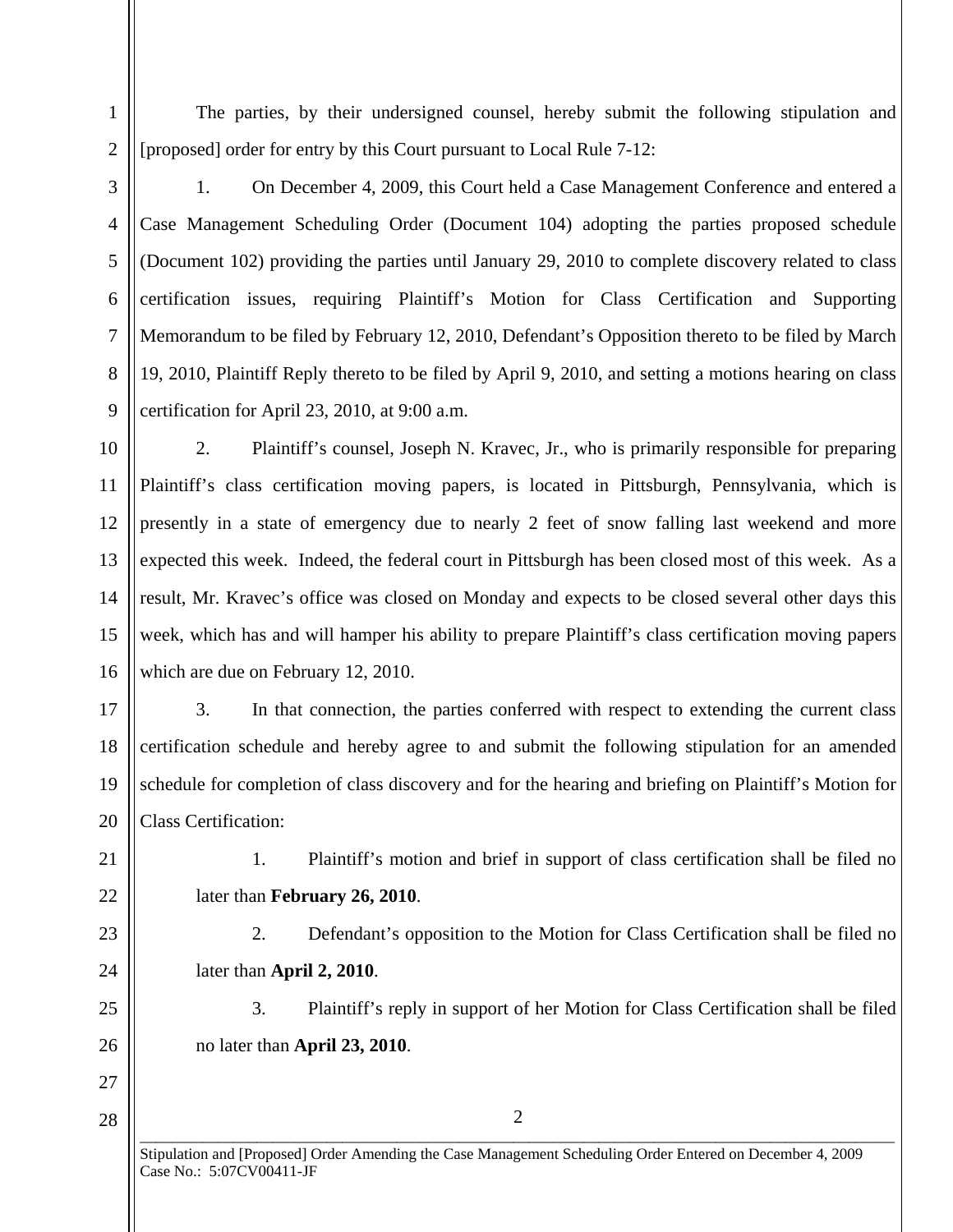| $\mathbf{1}$                                                                                      | 4.                                                                                                                                                                                                                                                                                                                                                                                                                                                                                                                                                                                                                                                                                                                                                                                                                                                      | The Motion for Class Certification shall be heard on May 7, 2010, at 9:00                                                                                                                                                                                                                                                                                                                                                                                                                                                                                                                                                                       |  |  |
|---------------------------------------------------------------------------------------------------|---------------------------------------------------------------------------------------------------------------------------------------------------------------------------------------------------------------------------------------------------------------------------------------------------------------------------------------------------------------------------------------------------------------------------------------------------------------------------------------------------------------------------------------------------------------------------------------------------------------------------------------------------------------------------------------------------------------------------------------------------------------------------------------------------------------------------------------------------------|-------------------------------------------------------------------------------------------------------------------------------------------------------------------------------------------------------------------------------------------------------------------------------------------------------------------------------------------------------------------------------------------------------------------------------------------------------------------------------------------------------------------------------------------------------------------------------------------------------------------------------------------------|--|--|
| $\overline{2}$                                                                                    | <b>a.m.</b> in Courtroom 3, 5 <sup>th</sup> Floor, United States Courthouse, 280 S. First Street, San Jose,                                                                                                                                                                                                                                                                                                                                                                                                                                                                                                                                                                                                                                                                                                                                             |                                                                                                                                                                                                                                                                                                                                                                                                                                                                                                                                                                                                                                                 |  |  |
| 3                                                                                                 | California.                                                                                                                                                                                                                                                                                                                                                                                                                                                                                                                                                                                                                                                                                                                                                                                                                                             |                                                                                                                                                                                                                                                                                                                                                                                                                                                                                                                                                                                                                                                 |  |  |
| $\overline{4}$                                                                                    | The Parties respectfully request that the Court enter this Stipulation.                                                                                                                                                                                                                                                                                                                                                                                                                                                                                                                                                                                                                                                                                                                                                                                 |                                                                                                                                                                                                                                                                                                                                                                                                                                                                                                                                                                                                                                                 |  |  |
| 5                                                                                                 | Dated: February 9, 2010                                                                                                                                                                                                                                                                                                                                                                                                                                                                                                                                                                                                                                                                                                                                                                                                                                 |                                                                                                                                                                                                                                                                                                                                                                                                                                                                                                                                                                                                                                                 |  |  |
| 6                                                                                                 | <b>AGREED TO BY:</b>                                                                                                                                                                                                                                                                                                                                                                                                                                                                                                                                                                                                                                                                                                                                                                                                                                    |                                                                                                                                                                                                                                                                                                                                                                                                                                                                                                                                                                                                                                                 |  |  |
| 7<br>8                                                                                            | <b>SPECTER SPECTER EVANS</b><br>& MANOGUE, P.C.                                                                                                                                                                                                                                                                                                                                                                                                                                                                                                                                                                                                                                                                                                                                                                                                         | <b>MCKENNA LONG &amp; ALDRIDGE LLP</b>                                                                                                                                                                                                                                                                                                                                                                                                                                                                                                                                                                                                          |  |  |
| 9<br>10<br>11<br>12<br>13<br>14<br>15<br>16<br>17<br>18<br>19<br>20<br>21<br>22<br>23<br>24<br>25 | By: /s/ JOSEPH N. KRAVEC, JR.<br>Joseph N. Kravec, Jr. (pro hac vice)<br>Wyatt A. Lison<br>The 26th Floor Koppers Building<br>Pittsburgh, Pennsylvania 15219<br>Telephone: (412) 642-2300<br>Facsimile: (412) 642-2309<br>Email: jnk@ssem.com<br>Janet Lindner Spielberg (221926)<br><b>LAW OFFICES OF JANET LINDNER</b><br><b>SPIELBERG</b><br>12400 Wilshire Boulevard, Suite 400<br>Los Angeles, California 90025<br>Telephone: (310) 392-8801<br>Facsimile: (310) 278-5938<br>$\vert$ Michael D. Braun (167416)<br><b>BRAUN LAW GROUP, P.C.</b><br>10680 West Pico Boulevard, Suite 280<br>Los Angeles, California 90064<br>Telephone: (310) 836-6000<br>Facsimile: (310) 836-6010<br>Ira Spiro $(67641)$<br><b>SPIRO MOSS, LLP</b><br>11377 West Olympic Boulevard, Fifth Floor<br>Los Angeles, California 90064-1683<br>Telephone: (310) 235-2468 | By: /s/ NATHAN L. GARROWAY<br>David L. Balser (GA 035835)<br>(pro hac vice)<br>Nathan L. Garroway (GA 142194)<br>(pro hac vice)<br>303 Peachtree Street, N.E., Suite 5300<br>Atlanta, GA 30308<br>Telephone: (404) 527-4000<br>Facsimile: (404) 527-4198<br>dbalser@mckennalong.com<br>Email:<br>ngarroway@mckennalong.com<br>Felicia Y. Feng (184346)<br>MCKENNA LONG & ALDRIDGE LLP<br>101 California Street, 41st Floor<br>San Francisco, California 94111<br>Telephone: (415) 267-4000<br>Facsimile: (415) 267-4198<br>ffeng@mckennalong.com<br>Email:<br><b>Attorneys for Defendant ATT Mobility f/k/a</b><br><b>Cingular Wireless LLC</b> |  |  |
| 26                                                                                                | Facsimile: (310) 235-2456                                                                                                                                                                                                                                                                                                                                                                                                                                                                                                                                                                                                                                                                                                                                                                                                                               |                                                                                                                                                                                                                                                                                                                                                                                                                                                                                                                                                                                                                                                 |  |  |
| 27                                                                                                | <b>Attorneys for Plaintiff and the Class</b>                                                                                                                                                                                                                                                                                                                                                                                                                                                                                                                                                                                                                                                                                                                                                                                                            |                                                                                                                                                                                                                                                                                                                                                                                                                                                                                                                                                                                                                                                 |  |  |
| 28                                                                                                |                                                                                                                                                                                                                                                                                                                                                                                                                                                                                                                                                                                                                                                                                                                                                                                                                                                         | 3                                                                                                                                                                                                                                                                                                                                                                                                                                                                                                                                                                                                                                               |  |  |
|                                                                                                   | udan Amandina tha                                                                                                                                                                                                                                                                                                                                                                                                                                                                                                                                                                                                                                                                                                                                                                                                                                       |                                                                                                                                                                                                                                                                                                                                                                                                                                                                                                                                                                                                                                                 |  |  |

Stipulation and [Proposed] Order Amending the Case Management Scheduling Order Entered on December 4, 2009 Case No.: 5:07CV00411-JF